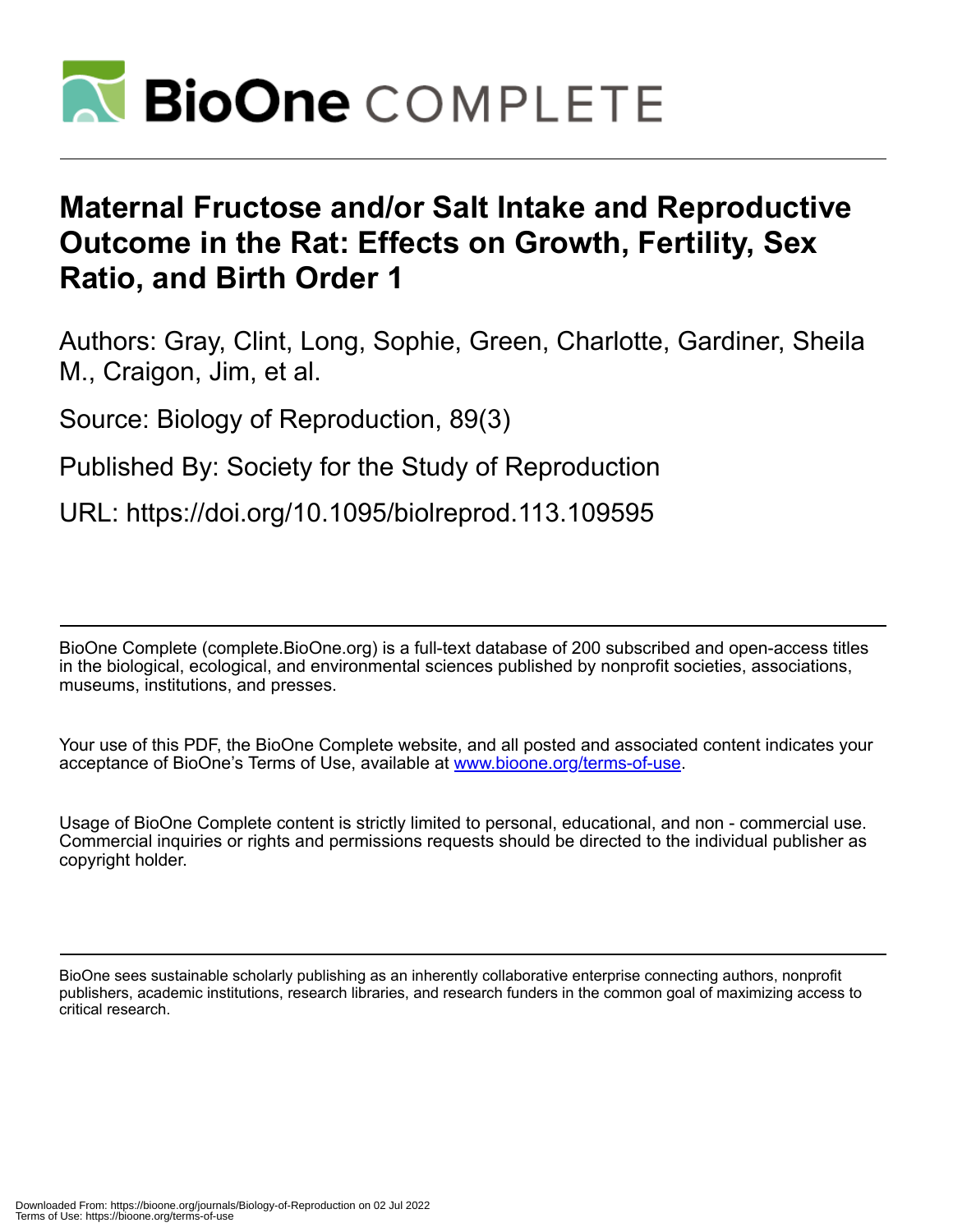# Maternal Fructose and/or Salt Intake and Reproductive Outcome in the Rat: Effects on Growth, Fertility, Sex Ratio, and Birth Order<sup>1</sup>

Clint Gray,<sup>3,4</sup> Sophie Long,<sup>4</sup> Charlotte Green,<sup>4</sup> Sheila M. Gardiner,<sup>5</sup> Jim Craigon,<sup>6</sup> and David S. Gardner<sup>2,4</sup>

<sup>4</sup>School of Veterinary Medicine and Science, University of Nottingham, Sutton Bonington, Leicestershire, United Kingdom

<sup>5</sup>School of Biomedical Sciences, University of Nottingham, Nottingham, United Kingdom

<sup>6</sup>School of Biosciences, University of Nottingham, Sutton Bonington, Leicestershire, United Kingdom

# ABSTRACT

Maternal diet can significantly skew the secondary sex ratio away from the expected value of 0.5 (proportion males), but the details of how diet may do this are unclear. Here, we altered dietary levels of salt (4% salt in the feed) and/or fructose (10% in the drinking water) of pregnant rats to model potential effects that consumption of a ''Western diet'' might have on maternofetal growth, development, and sex ratio. We demonstrate that excess fructose consumption before and during pregnancy lead to a marked skew in the secondary sex ratio (proportion of males, 0.60;  $P < 0.006$ ). The effect was not mediated by selective developmental arrest of female embryos or influenced by fetal position in the uterine horn or sex-specific effects on sperm motility, suggesting a direct effect of glycolyzable monosaccharide on the maternal ovary and/or ovulated oocyte. Furthermore, combined excess maternal consumption of salt and fructose-sweetened beverage significantly reduced fertility, reflected as a 50% reduction in preimplantation and term litter size. In addition, we also noted birth order effects in the rat, with sequential implantation sites tending to be occupied by the same sex.

fertility, fructose, nutrition, rat, reproduction, salt, sex ratio

# INTRODUCTION

During syngamy, the union of two haploid sex chromosomes (x and/or y) to form a diploid gamete generally produces, considered at a population level, a 50:50 ratio of males to females. However, studying specific populations under different environmental conditions has demonstrated that subtle deviations from this ratio can readily occur; for example, altered maternal hormone concentrations, plane of nutrition and food availability, or exposure to endocrine disrupting chemi-

Received: 25 March 2013. First decision: 8 May 2013. Accepted: 28 May 2013. - 2013 by the Society for the Study of Reproduction, Inc. This is an Open Access article, freely available through Biology of Reproduction's Authors' Choice option. eISSN: 1529-7268 http://www.biolreprod.org ISSN: 0006-3363

cals may result in significant shifts in the secondary sex ratio [1, 2]. Previously, Trivers and Willard [3] proposed a hypothesis to potentially explain this phenomena: females in better body condition (i.e., more energy reserves in adipose tissue) would produce a greater proportion of male offspring, as males would benefit more from increased parental investment; would become bigger and stronger and thus be more likely, as adults, to join the upper echelons of breeding males and distribute their (and their parents) genes more widely among the population [3]. This prediction has been experimentally validated in a number of animal models including ruminants (for review see [2]) but also in humans. A systematic review found 26 of 54 human studies reported population sex ratios that supported the Trivers-Willard hypothesis [3], with only one study reporting evidence against and the remainder observing no effect [4]. A similar analysis of experimental studies in mammals found that 312 of 422 studies supported the hypothesis when maternal body condition was factored into the analysis [5]; that is, mothers with higher plasma fatty acid or glucose concentration (reflective of mothers in ''better body condition'') tended to produce more males. Such a biological phenomena has also been recapitulated in the laboratory: elevated fatty acids or glucose in culture medium can shift the sex ratio to favor males due to the ''toxic'' effect of high glucose levels, particularly on female embryos because of their temporary (before x-inactivation) dual expression of x-linked metabolic enzymes such as glucose-6 phosphatase [6, 7].

Over the last 80 years, the macronutrient content of human diets has changed considerably. For much of their evolution, humans consumed a diet high in fiber, potassium, complex carbohydrates, and protein and low in sodium, refined sugars, and energy density, that is, a ''Paleolithic'' diet that provided a plant:animal energy ratio of 1:1 with the net acid load being alkaline [8, 9]. Analyses of the diets of modern hunter-gatherer populations support these predictions [9, 10]. Since that time, when physiological and metabolic systems were evolving, there has been a gradual transition away from this Paleolithic diet, with the emergence of agriculture ( $\approx$ 7–5000 years ago), through the industrial revolution (approximately the last 100 years). The modern ''Westernized diet'' has rapidly become low in fiber and high in sodium, simple sugar, and energy density [11]. Such a conflict between our thrifty phenotype and our nutritionally dense diet (particularly fructose and salt) has been proposed as the underpinning of the current epidemic of obesity and its pathophysiological sequelae such as type 2 diabetes and hypertension [12–14]. Obesity and hypertension are often characterized, and type 2 diabetes defined, by high plasma glucose. Thus, consumption of a Westernized diet may have an impact upon the intrauterine environment and potentially influence offspring sex ratio, yet few studies have tested this hypothesis in a polytocous laboratory animal model.

<sup>&</sup>lt;sup>1</sup>C.G. was supported 50:50 by a BBSRC doctoral training grant and by The University of Nottingham. This work was supported by grants from The Nutricia Research Foundation and The School of Veterinary Medicine and Science.

<sup>&</sup>lt;sup>2</sup>Correspondence: David S. Gardner, School of Veterinary Medicine and Science, University of Nottingham, Sutton Bonington Campus, Sutton Bonington, Leicestershire LE12 5RD, UK.

E-mail: david.gardner@nottingham.ac.uk

<sup>&</sup>lt;sup>3</sup>Current address: Liggins Institute, University of Auckland, Auckland 1142, New Zealand.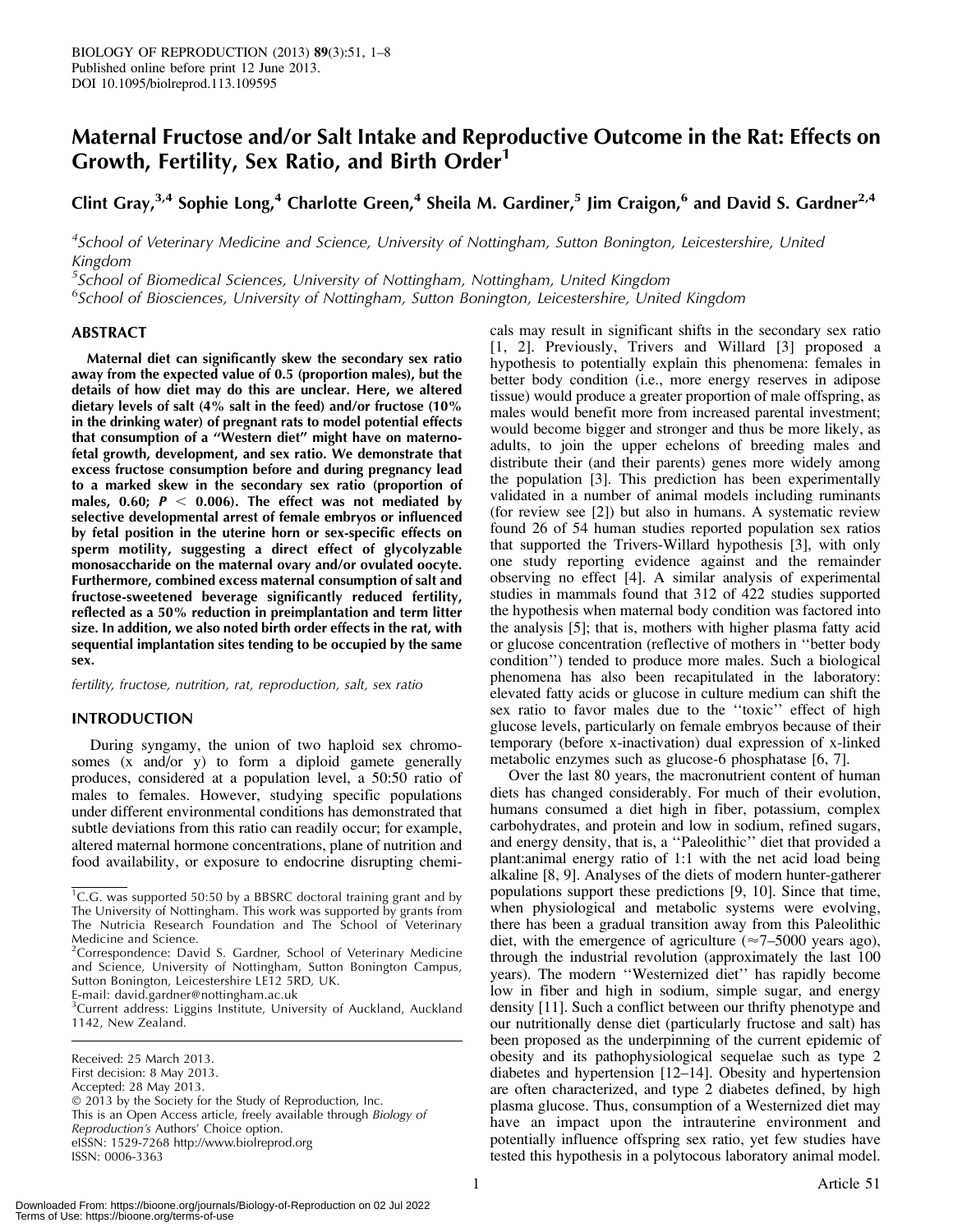Hence, in the present study, we aimed to test the hypothesis that moderate inclusion of dietary salt (as NaCl in food to represent increased consumption of sodium in the Western world) and/or fructose in the drinking water (to represent increased consumption of sugar-sweetened beverages in the Western world) would elevate circulating plasma glucose and lipids in nonpregnant dams, metabolic effects that would persist into pregnancy and have marked impacts on offspring development and sex ratio. A significant shift in the secondary sex ratio (e.g., to favor males) may arise through selective fertilization and/or implantation of male embryos, genderspecific developmental arrest, and/or sex-specific effects on the motility of sperm in the reproductive tract. Thus, in order to address these mechanisms, we measured the secondary sex ratio (i.e., sex ratio at birth) in a large population of experimentally controlled rats in which maternal diets had been carefully controlled before and during pregnancy. In order to examine the potential effects of such diets on the primary sex ratio and/or preferential blastocyst developmental arrest, we harvested and sexed a smaller cohort of preimplantation blastocysts at Day 4 gestation (term,  $\sim$ Day 21). In order to address the potential effect of high uterine tract glucose on differential sperm motility, we cultured sex-sorted bovine semen in physiologically high (5 mM) or low glucose concentrations and observed the decline in motility with time.

#### MATERIALS AND METHODS

#### In Vivo Animal Studies

All procedures involving animals were carried out under license and in accordance with the Home Office Animals (Scientific Procedures) Act 1986 and were approved by the local ethical review committee of the Biomedical Support Unit, University of Nottingham. Eighty virgin Sprague-Dawley female rats (190–210 g; 8–10 weeks of age) were supplied by Harlan and housed as a group for 7 days for acclimatization. All animals were fed ad libitum standard laboratory chow (AIN-93G; Harlan Teklad), kept in a controlled temperature (20–22 $^{\circ}$ C) and humidity (55%–65%) environment and subjected to a 12L:12D cycle. Rats were housed individually after acclimatization and were randomly assigned to one of four treatment groups: 1) control diet (CD,  $n = 20$ ), fed purified standard chow (TD.08164; Teklad Harlan) and tap water; 2) salt diet (SD,  $n = 20$ ), fed purified standard chow with 4% NaCl added (TD.08162; Teklad Harlan) and tap water; 3) fructose diet (FD,  $n = 20$ ), fed purified standard chow (TD.08164; Teklad Harlan) and tap water with 10% fructose (Sigma-Aldrich) added; or 4) fructose/salt diet (FSD,  $n = 20$ ), fed purified salt diet (TD.08162; Teklad Harlan) and tap water with 10% fructose added. Dietary details are given in Supplemental Table S1 (all supplemental data are available online at www.biolreprod.org). All rats were fed experimental diets ad libitum for at least 28 days before conception and during the mating period. At Day 4 of gestation (prior to implantation in the rat; term,  $\sim$ 21 days) a proportion of dams ( $n = 6/d$ ietary group) were humanely euthanized (CO<sub>2</sub>) inhalation), and preimplantation blastocysts were collected as follows: maternal ovaries and uterine horn were excised into a Petri dish containing 2 ml of PBS with 4% bovine serum albumin (BSA). Each ovary was excised in turn to allow needle access (26 gauge, 1 ml) for flushing with 0.5 ml of 0.5 mM PBS and 4% BSA through the cervix. Blastocysts were identified using a dissecting microscope (12.5 [M2] at 4.2× magnification; Leica) and aspirated via microcapillary pipette. Isolated blastocysts were transferred to a clean Petri dish, counted, and individually snap frozen in liquid nitrogen. Another cohort of dams ( $n = 8/di$ etary group) were euthanized at Day 20 gestation for collection of maternal and fetal blood (by microcapillary tube) and measurement of fetal weight, while the remainder  $(n = 6/di)$  group) continued on the diets to term and through littering. Maternal food and water intake and weight gain were recorded daily, with maternal blood samples being taken before (after 14 days on purified diet) and during  $(+20$  days) gestation. Plasma was stored at  $-20^{\circ}$ C until analysis of standard metabolites indicative of metabolic state, including (all, mmol  $L^{-1}$ ) glucose, triglyceride (TAG), nonesterified fatty acids, and cholesterol, using an autoanalyzer (Randox; RX Imola, Co), and insulin by using a rat-specific ultrasensitive ELISA (Mercodia Ltd). At Day 20 and term, weights of individual sexed fetuses and total litter weights were recorded. At Day 20 gestation, the sequential order of pups in the uterus was also noted, with the first pup in the left uterine horn designated 1 and the last pup in the right uterine horn designated  $n+1$ .

## In Vitro Analysis of Sperm Motility

Bovine mixed and sex-sorted (by flow cytometry) semen straws (150 µl of semen) were sourced from a single bull (Cogent Breeding Ltd). Straws contained spermatozoa at a concentration of 10 million spermatozoa/ml (mixed) or 2 million/ml (sexed). Sperm motility was assessed after incubation in fertilization medium with and without 5 mM glucose (Supplemental Table S2) by computer-assisted sperm analysis (CASA; sperm tracker 7; Hobson). Briefly, frozen semen straws were gently thawed in a water bath at  $37^{\circ}$ C. Following thawing, semen was diluted 1:1 with fertilization medium  $(37.5-\mu$ l aliquots) with and without 5 mM glucose and incubated for 5 min at  $37^{\circ}$ C. At this point (time zero) motility was assessed by placing a 10-µl aliquot on a prewarmed (37°C) slide with coverslip. Using the CASA system and a heated (378C) microscope stage, four of a possible six areas of the slide were chosen at random (by throwing a dice), and sperm motility parameters were recorded until at least 100 valid tracks had been measured. Motility parameters of interest included percentage of motility, linear movement, and velocity  $(\mu m)$ sec). Motility was assessed at hourly intervals thereafter for up to 5 h, with 3–4 replicates measured at each time point.

## **Statistics**

Briefly, all animal studies were designed with a 2 ( $\pm$ fructose)  $\times$  2 ( $\pm$ salt) factorial structure and were analyzed by mixed effect models, including the dam as a random term to account for reduced intralitter variance (Genstat version 14 software; VSNi). All data were first checked for normality (or otherwise) of the residual error distribution and  $log_{10}$ -transformed where appropriate. In some instances, data were analyzed with an appropriate adjustment (e.g., effects on birth weight were analyzed with adjustment for litter size). All data are presented as predicted means  $\pm$  SEM or standard error of the differences between comparisons (SED) to represent the variance, with the 95% confidence interval for differences among means in this dataset being twice the SED or three times the SEM for each comparison. Statistical significance was accepted at a P value of  $\leq 0.050$ , with P values of 0.05–0.09 taken to indicate effects close to the arbitrary significance boundary. Sex ratio was calculated as the mean proportion of males in a litter (number of males/ total number in the litter) and analyzed by logistic regression with binomial errors (including the dam as a random term). For the analysis of uterine position on offspring sex ratio and birth weight, three categories within each sex were created to account for a male or female being surrounded by either 1) two males, 2) two females, and 3) a male and a female. Categorical data were then analyzed by chi-square test.

#### RESULTS

# Consumption of the Westernized Diet, High in Fructose and/or Salt, Has Little Effect on Weight Gain in Nonpregnant and Pregnant Rats

A purified diet was designed in which the macronutrient content and energy density were identical, with differences only in mineral contents (i.e., increased inclusion of salt, as NaCl [Supplemental Table S1]) to avoid confounding with other aspects of the diet that might differ among treatment groups [15]. In weight-matched (186  $\pm$  3 g) nonpregnant rats, feeding on the diets for 28 days alongside either water or water supplemented with 10% fructose had little effect on weight gain until Day 10 when FSD rats began to gain less weight (Supplemental Fig. S1a). Food intake was unaffected by salt in the diet but was reduced when the fructose-enriched beverage was available (Supplemental Fig. S1b), while fluid intake was significantly increased in each treatment group and exacerbated when both salt and fructose were consumed (Supplemental Fig. S1c). Taken together, energy intake in the nonpregnant dam was similar to those of control and salt-fed rats but marginally increased in rats consuming fructose (55.8  $\pm$  0.7 vs. 51.0  $\pm$ 0.8 kcal/day [Supplemental Fig. S1d]). After 4–5 weeks and an average weight of 238  $\pm$  3 g, rats were mated and fed the diets during gestation. Weight was gained at a similar rate on each diet until Day 15 when FSD rats, again, tended to gain less weight (Supplemental Fig. S1e), partially because of reduced average litter size in this group (7 pups vs. 14 pups for all other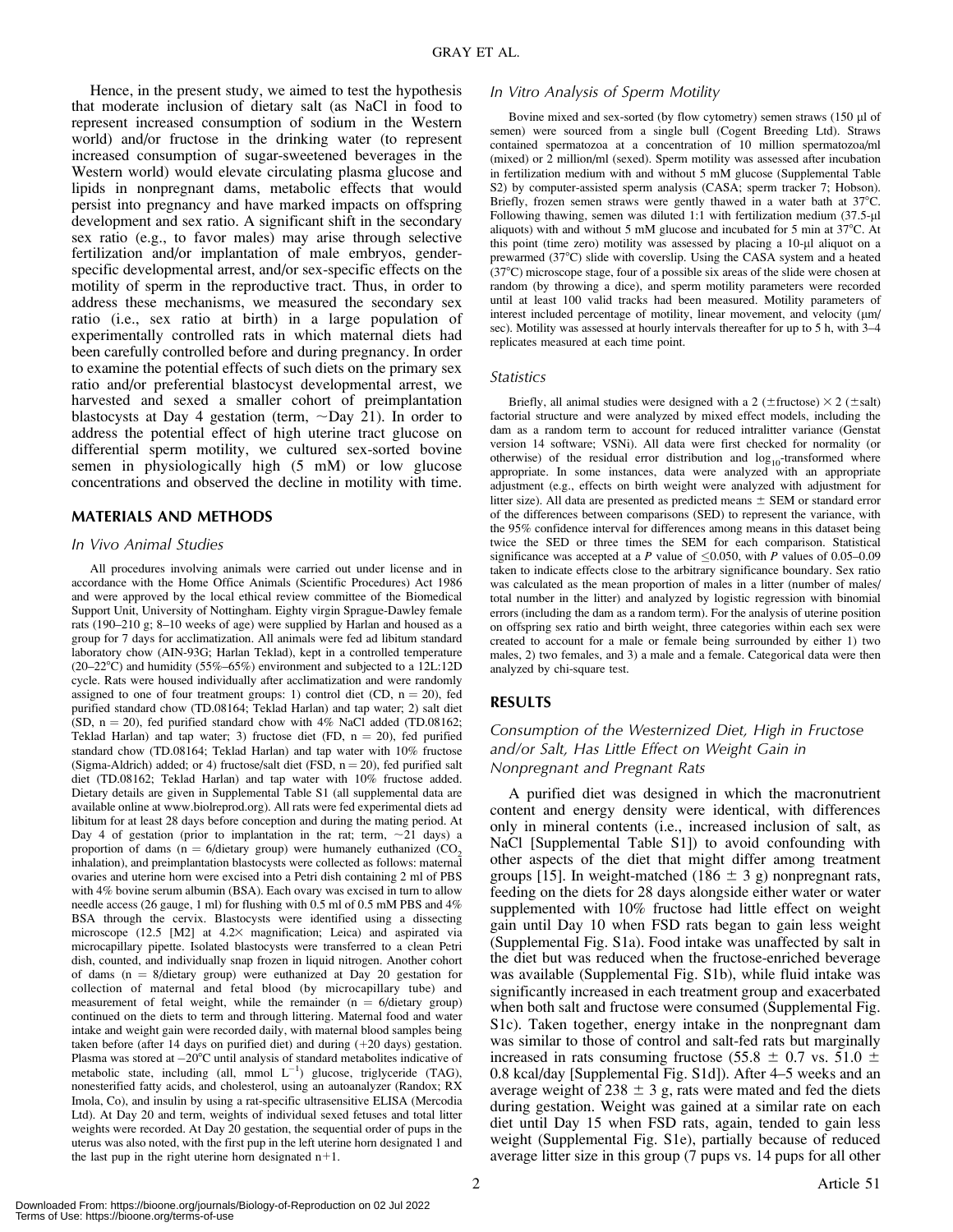

FIG. 1. Excess intake of fructose-sweetened beverage increases plasma glucose and TAG in the rat. Maternal plasma was collected before gestation after 14 days on purified diets (i.e., "Non-Pregnant" [A and C]) and subsequently at Day 20 during gestation (i.e., "Pregnant" [B and D]) by standard procedures and plasma metabolites were measured by autoanalyzer. Data are predicted means  $\pm$  SEM for n = 8 dams per dietary group and were analyzed as a 2 (salt, yes/no) 3 2 (fructose, yes/no) factorial analysis of variance (using Genstat version 14 software; VSNi Ltd). Statistical significance was accepted at a P value of  $<$ 0.05, but a P value = 0.06–0.10 was taken to indicate an effect falling close to the arbitrary significance boundary. Triglyceride (TAG) was analyzed as log10 transformed to normalize the error distribution and is shown back-transformed for clarity.

groups). While SD rats drank more fluid (Supplemental Fig. S1g), fructose-fed rats ate less and drank more fluid (Supplemental Fig. S1, f and g), on average consuming more daily calories (13.0  $\pm$  6.8 kcal/day [Supplemental Fig. S1h]).

# Pregnancy and Consumption of a Westernized Diet Combine To Influence Maternal Plasma Biochemistry

In the rat, being pregnant significantly increased plasma TAG (Fig. 1) and uric acid (Supplemental Table S3) per se, regardless of diet. Consuming a fructose-sweetened beverage increased maternal plasma cholesterol (2.7  $\pm$  0.14 vs. 2.3  $\pm$ 0.14 mmol/L;  $P = 0.05$ ), glucose, and TAG (Fig. 1, A–D), but maternal plasma insulin was unaltered by diet (pooled estimate,  $1.32 \pm 0.04$  ng/ml). Maternal salt intake (adjusted for water intake) significantly increased urine production rate (27.2  $\pm$ 5.4 vs. 7.3  $\pm$  2.3 µl/min;  $P = \langle 0.001 \rangle$  and urinary

albumin: creatinine ratio (1.19 vs.  $0.82 \pm 0.13$  g/ $\mu$ mol/L; P = 0.01), indicating microalbuminuria and decreased renal barrier function. Toward the end of gestation, maternal weight was on average  $13 \pm 4$  g less in fructose-fed animals, largely because of the reduced weight (adjusted for litter size) in the FSD group  $(343 \pm 4.0 \text{ g}$  for the FSD group vs. 364  $\pm$  4.7 g for the CD group).

# Consumption of a Westernized Diet Has Little Effect on Weight Gain in Nonpregnant and Pregnant Rats But Has Marked Effects on Fetal Growth and Secondary Sex Ratio

In contrast to the dam, fetal plasma glucose and fructose at Day 20 (0.95 gestation) were unaffected by excess maternal fructose intake (Supplemental Table S4). At birth, male fetuses were heavier than female fetuses, but fructose-exposed female offspring were significantly smaller than control siblings (Fig.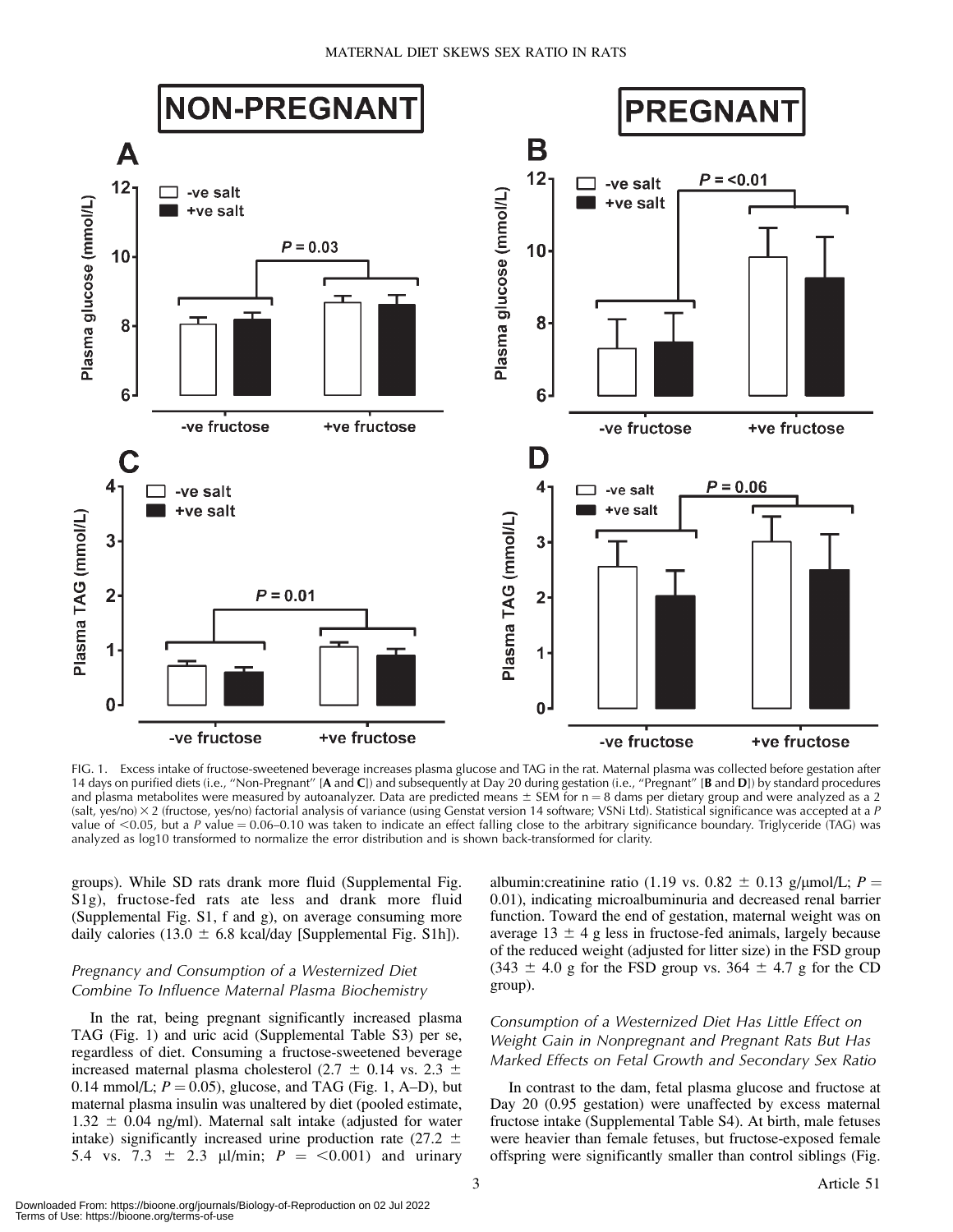

FIG. 2. Excess intake of fructose-sweetened beverage reduces fetal growth and significantly skews the offspring sex ratio to favor males, regardless of litter size. Birth weight (A), late fetal growth (B), litter size (C), and sex ratio (D) of rat pups from litters of dams fed 1) control diet and water ad libitum (n = 6); 2) control diet and 10% fructose in water ad libitum (n = 6); 3) 4% salt diet and water ad libitum (n = 6); and 4) 4% salt diet and 10% fructose in water ad libitum  $(n = 6)$ . B) Cross-sectional weight data from two different cohorts of dams euthanized either at Day 20 or at term after consuming the diets as described in Materials and Methods. The mean percent increase in weight was calculated from the averages of each dietary group at each time point (i.e., Day 20 and term  $\sim$  Day 21 in the rat]). C) Data points are individual litter sizes from dietary groups determined at Day 20 or at term. D) Sex ratio was calculated as the proportion of males (number of males/total number in litter) and tested against the expected proportion of 0.50. Data were analyzed using general linear mixed model (Genstat version 14 software). \* $P < 0.05$  for an effect of fructose;  $\dagger P < 0.05$  for a significant interaction of sex with fructose and salt.

2A). Fructose-exposed male offspring appeared to be influenced by maternal diet, but the effect did not reach statistical significance. Analysis of the increase in weight from Day 20 to term (from cross-sectional data obtained at term  $[21 \pm 1 \text{ days}]$ and at Day 20 gestation) illustrated the remarkable growth of rat fetuses over the previous 24–36 h ( $\sim$ 5%) of gestation, with females and males increasing weight by  $88\% \pm 1\%$  and  $85\%$  $\pm$  1%, respectively (Fig. 2B), and with those exposed to fructose or salt diet alone exhibiting a degree of growth restriction (Fig. 2B). Maternal consumption of fructose and salt (i.e., FSD diet) elicited considerable reproductive effects: litter size was reduced at term (Fig. 2C) and prior to implantation at Day 4 gestation (7 [7–8.5] vs. 12 [10–12] blastocysts; FSD vs. all other groups; median [interquartile range],  $P = 0.004$ ), and birth weight and late gestation fetal growth were also rescued (Fig. 2, A and B). Furthermore, we observed three stillbirths in the FSD group but none in any other group. Modeling of binomial proportions (in a total of 631 offspring; 347 males, 284 females) indicated a significant shift toward more males in the litter after maternal consumption of fructose (61%  $\pm$  1.9%) vs.  $48\% \pm 2.2\%$  males;  $F_{\text{stat}} = 7.9$ ,  $F_{\text{prob}} = 0.005$ ) (Fig. 2D). Maternal diet had no effect on the position of offspring within the uterus, and uterine position itself did not impact offspring birth weight at all. However, the sequence of implanted fetuses within uterine horns was not random: we observed a significant difference in the relative frequencies of males and females within the three categories of uterine position (Table 1). A male or female fetus was more likely to be surrounded by a pair of fetuses of its own sex than by a pair of the other sex.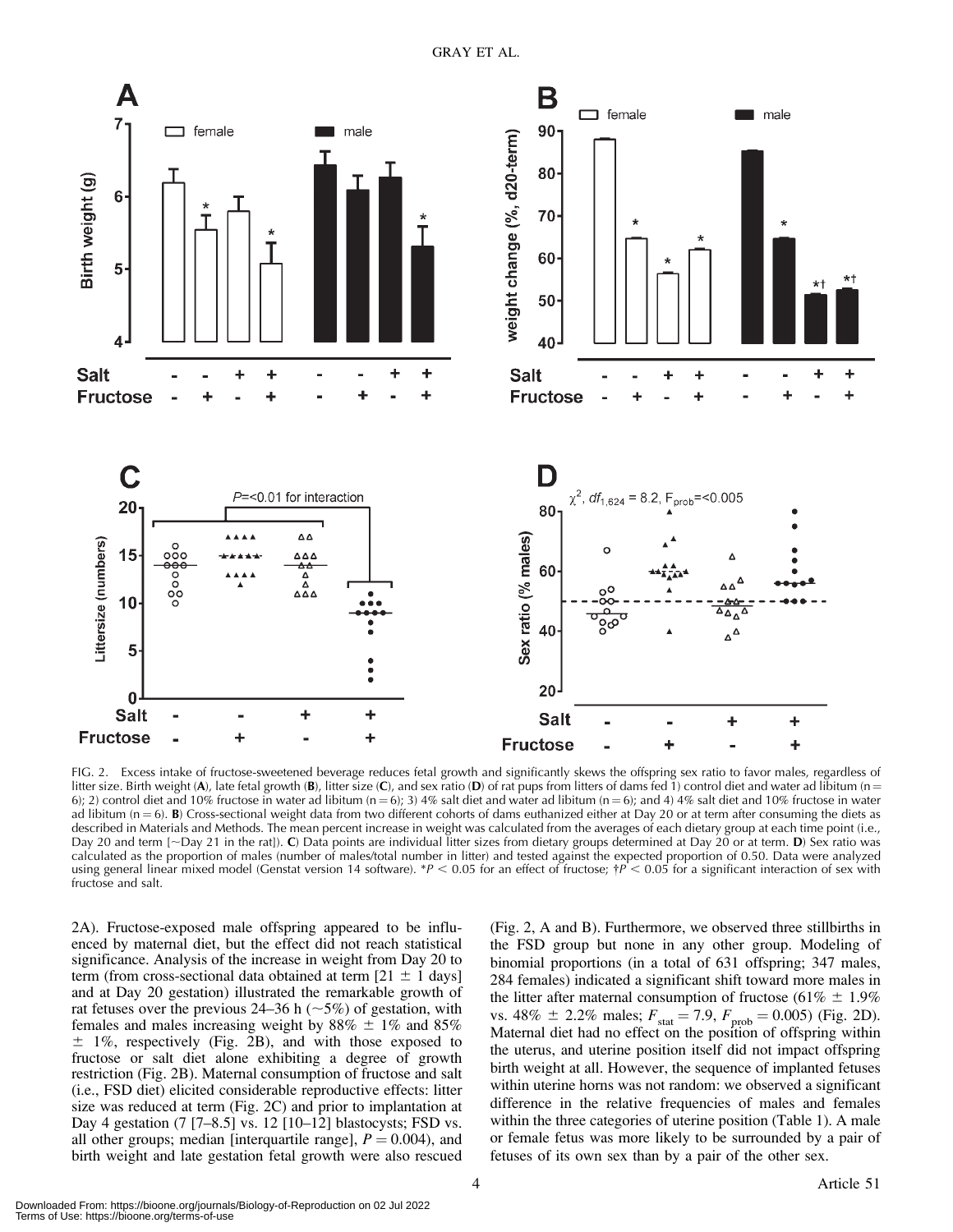|  | TABLE 1. Birth order has an influence on fetal gender. |  |  |  |  |
|--|--------------------------------------------------------|--|--|--|--|
|--|--------------------------------------------------------|--|--|--|--|

| Count   |           | Sex of surrounding siblings* |             |
|---------|-----------|------------------------------|-------------|
|         | Male/male | Female/female                | Male/female |
| Males   | 55        | 15                           | 61          |
| Females | 16        | 35                           | 59          |

\* We observed significant differences (chi-square test  $[df, 2] = 27.8; P <$ 0.001) among the relative frequencies of males and those of females within the three categories.

#### Excess Glucose Has Little Effect on Sperm Motility In Vitro

Sex-sorted spermatozoa were significantly less active (Fig. 3, A and B) and moved with less velocity (Fig. 3, C and D) than unsorted mixed spermatozoa after freeze-thawing. In addition, the decline in these parameters over time was similar between mixed and sex-sorted spermatozoa. Incubation with glucose had little effect on any of these parameters, but the percentage spermatozoa designated as motile was higher in sex-sorted than in mixed spermatozoa (Fig. 3E).

#### DISCUSSION

We demonstrate for the first time a clear increase in the proportion of males born at term after feeding dams a diet high in fructose, and a marked impact on fertility (number of offspring at term) when combined with a diet high in salt. In general, these results support the sex allocation hypothesis originally proposed by Trivers and Willard [3]; that is, females in better body condition with the greatest food resource (e.g., marked by higher plasma fatty acid and glucose concentrations) produce more male than female offspring. Furthermore, we also provide evidence that the shift in sex ratio likely has its origin in the ovary and subsequently ovulated oocyte, as we saw 1) no greater selective developmental arrest of female embryos (the male:female ratios were similar prior to implantation and at term and in large and small litters); 2) no effect of intrauterine position (i.e., secondary sex ratio was not affected by any given offspring being surrounded by two males, two females, or a male/female); and 3) no effect of high glucose on the motility of sex-sorted sperm. We also observed that the sequence of offspring implanted within the uterine horns was not random but appeared significantly influenced by gender; that is, fetuses were more likely to implant in apparent ''runs'' of the same sex.

A modern, Westernized diet is high in sodium and simple sugars [11]. Few studies have considered the potential effects that consumption of such a diet may have on reproductive function. We specifically chose to add increased fructose and salt to the drinking water and diet, respectively, to represent the temporal change in the consumption of simple sugars (especially fructose) and salt (i.e., from sugar-sweetened beverages and increasingly refined diets, respectively) that Westernized societies have witnessed over the past 20 years. Furthermore, while all cells of the body are able to metabolize excess glucose, the liver is the obligatory site for metabolism of fructose; hence, excess intake of fructose (but not glucose) is associated with many metabolic diseases [12]. The levels of intake of these nutrients in our experimental model (salt, 15 fold increase above requirements; fructose, 15%–25% calorific intake) are moderately high for a rat, but much greater levels of incorporation have been used previously (e.g., 8% salt intake, 66% fructose intake). Furthermore, the relative intake is comparable to, for example, the quantities consumed by pregnant women living in a Westernized society. For example,

historically, it is estimated that *Homo sapiens* likely evolved consuming a diet with  $\approx$  250 mg/day salt, deriving no more than 2% energy from simple sugars [9, 16]. The current estimated average consumption of  $\approx 8-12$  g/day salt and 18%– 25% of energy from simple sugars represents a 32- to 48-fold increase in salt and 9- to 12-fold increase in simple sugar intake, respectively. In addition, using purified diets allows better clarification of causative main effects (such as salt or fructose) in the diet and is free from confounding influences that limit the interpretation of many other nutritional studies in laboratory species [15]. While rats consuming a fructosesweetened beverage had a reduction in food and, thus, vitamin and mineral intake, it is highly unlikely these rats were not nutritionally replete given the small reduction in their intake of food (12%–15%) and considering the level of incorporation in the diets relative to a rodents' micronutrient requirement during gestation. In our study, excess salt or fructose intake in isolation had predictable effects on the dams such as eliciting polyuria and polydipsia with little effect on weight gain during pregnancy or other measures of reproductive success (e.g., litter size and birth weight). However, when consumed together, clear effects on reproductive success (i.e., fertility) of dams were noted: measured litter size was reduced at term and prior to implantation in the rat, and observational data also indicated that dams consuming both salt and fructose had difficulty becoming pregnant relative to all other groups. In the spiny mouse, increased diet salinity (from 2.5% to 5% inclusion) led to a reproductive hiatus, and the authors speculate that such an effect, mediated though increased vasopressin, acted as an ecological strategy to signal water shortage and the end of the seasonal reproductive period in a hot desert environment [17]. Reproduction, alongside growth and maintenance, competes for energy in the context of a concerted life history strategy [18, 19] and is obviously well protected but nevertheless sensitive to nutritional challenges. For example, after 12 generations of protein-energy malnutrition in the rat, adult body weight and litter size were marginally reduced but there was little impact on fecundity per se [20], illustrating a tradeoff of energy away from anabolic processes toward maintenance of reproductive function, as observed in pigmies [18]. For a polytocous species such as the rat, (i.e. one in which many live offspring are procured in a single birth), then, the tradeoff is relatively easy: fertility may be reduced by a lower ovulation rate. Data presented here also suggest, but do not confirm, a lowering of ovulation rate in the rat after consumption of excess salt and fructose, as we did not witness any evidence of failed implantation sites and/or increased reabsorption of embryos. The extent to which these data and conclusions can be extended to monovular species is uncertain; certainly in humans and cows there is robust evidence that malnutrition (both under- and overnutrition) can influence the reproductive axis and affect fertility in the short term (for a review see [21]) but that in the long term, lifetime fecundity is rarely affected [22].

In the present study, dams offered fructose as part of their dietary regimen tended to consume more energy, and their plasma biochemistry test results were reflective of a dam, according to Trivers and Willard [3], in better body condition; that is, increased maternal fatty acids, TAG, and glucose potentially mark greater energy availability for the fetus. Such effects are commonly observed when fructose is consumed in excess due to the reliance and dependence of fructose metabolism on the liver, de novo hepatic lipogenesis, and glucose output increase [12]. While maternal diet, particularly a calorie excess, has previously been shown to directly influence sex ratio, with more males than females being born under such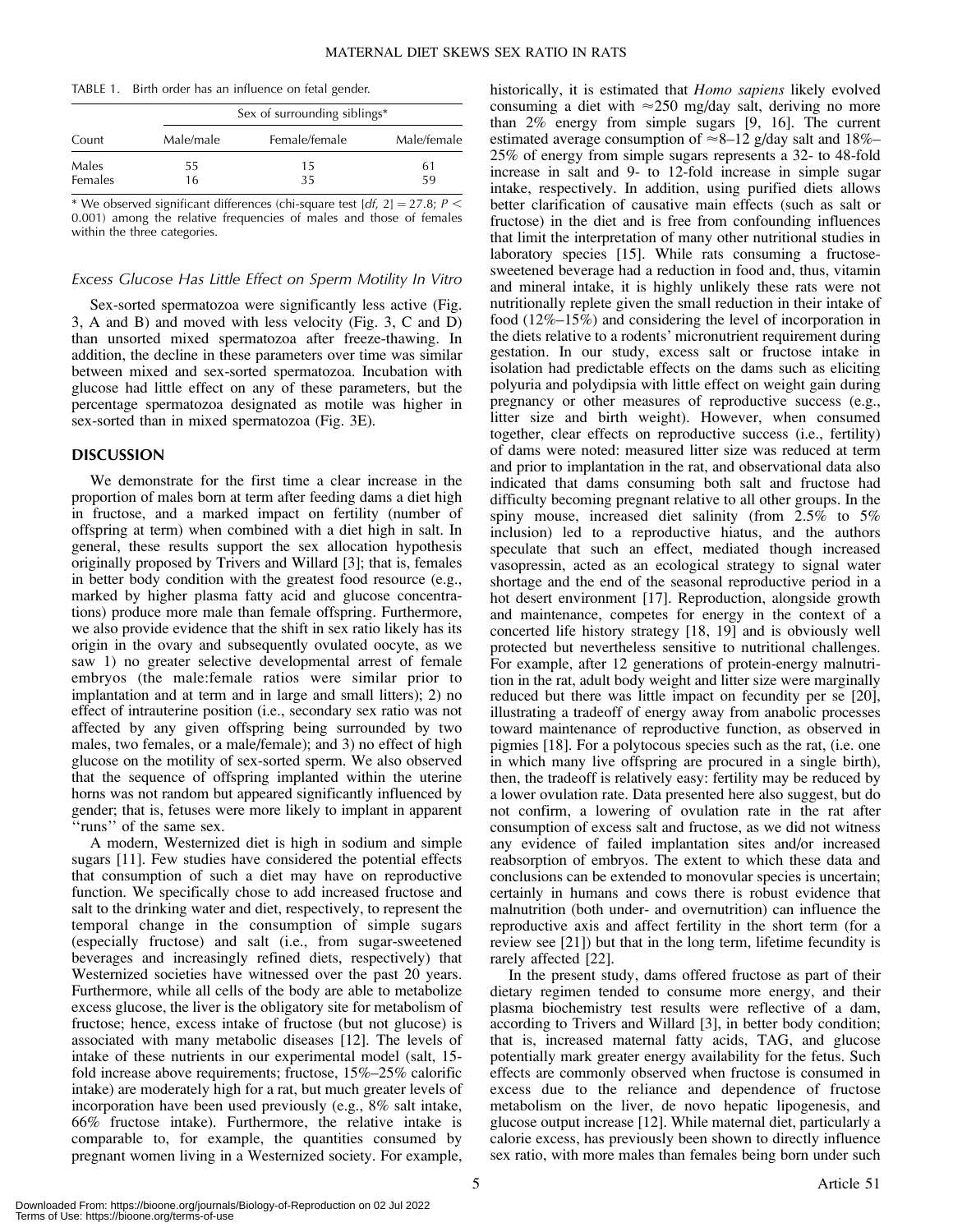

FIG. 3. Excess glucose has little effect on sperm motility in vitro. Spermatozoa motility was assessed in three to four replicates per time point on  $n =$  five to six separate occasions (using different frozen straws). CASA was used to determine the motility parameters; percentage of active sperm (A and B), linear velocity (C), mean path velocity (D), and percentage of motile sperm (E). Data are means predicted from the model, with overall SED used to represent the error. Data were analyzed by mixed effects models with treatment (with or without glucose) and time or their interaction as fixed effects and spermatozoa batch as a random effect.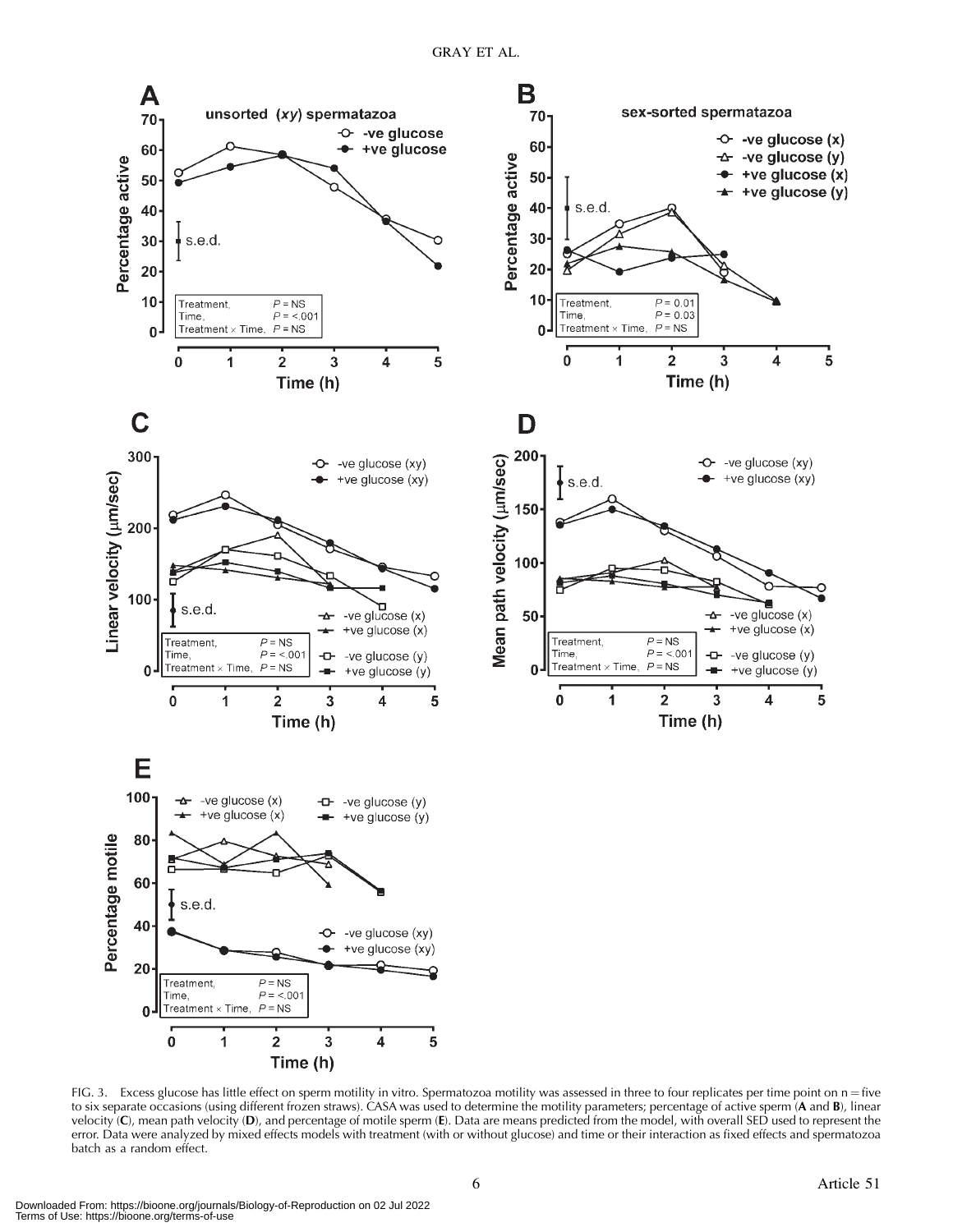conditions [2, 23], we show here that a milder phenotype and specifically that fructose intake per se markedly shifts the sex ratio in favor of males. We suggest, however, that our data are likely explained by the secondary effect of high maternal glucose concentration, as experimental manipulation of the plasma glucose concentration around the time of conception influences the litter sex ratio in a mammal [24] and in vitro studies using the bovine embryo cultured in the presence of high glucose, but not fructose, similarly lead to a greater proportion of male blastocysts surviving [6]. Furthermore, we clarify in vivo that the effect is likely at the level of the ovary and/or preimplantation blastocyst and unlikely to be a paternal effect as breeding males in our study only received experimental diet during the mating period (average,  $3 \pm 1$ days), much less than the duration of rodent spermatogenesis. Moreover, while differential motility of x- or y-bearing spermatozoa within the reproductive tract remains a possible explanation, we present evidence to suggest it is unlikely; sexsorted spermatozoa had reduced parameters of motility relative to those in unsorted semen, as observed previously [25], but there appeared to be no overall effect of high-glucose concentration in the fertilization medium on spermatozoa motility.

Finally, as previously speculated, we find no evidence that the relative proportion of male or female fetuses within a litter significantly influences their birth weight; weights in polytocous species are largely influenced by litter size and fetal sex per se rather than by gender distribution. A similar lack of effect has been observed by the authors of studies in sheep, a species that usually gives birth to between one and three offspring [26]. However, it is of interest and we report for the first time in a polytocous species, to the best of our knowledge, the observation of a significant bias toward fetuses implanting in runs of the same sex, whether male or female, and that this effect was not influenced by aspects of our dietary design (Table 1). Such a phenomena has been observed previously in the monotocous human that if the first-born is a boy, then the likelihood of having another boy is increased [27]. To therefore show in a polytocous species that the likelihood of a male or female fetus implanting appears to be influenced by the sex of their neighboring fetuses, adds support to the biologic validity of birth order effects in mammals. Our study, along with the previous observation [27], offers no potential mechanistic insight, and we can only echo the previous authors' conclusions; it remains an enigma, but we speculate that the placental microenvironment upon implantation of a male or female fetus is locally altered to favor implantation of another fetus of the same sex. In a number of species with multiple offspring, should placental arteriovenous anastomoses develop between fetuses in a mixed-sex pregnancy ("freemartinism,'' i.e., the exchange of cells and hormones between fetuses), then the female is often rendered sterile, because of the presence of male hormones [28]. Perhaps an evolutionary pressure encourages implantation of successive same-sex fetuses to mitigate against such biological consequences of chimerism.

To conclude, shifting of the sex ratio by maternal diet in mammals has been demonstrated. This study adds to the current literature in witnessing this phenomenon but extends it in isolating a direct role for changes in maternal fructose intake (and likely secondary effect of increased maternal plasma glucose) acting early in gestation. While a number of other potential explanations can be dismissed, for example, sexspecific effects on spermatozoa or selective loss of female embryos, we cannot exclude other nutritional factors that are confounded by a high-fructose diet, such as increased plasma nonesterified fatty acids, TAG, and cholesterol. We speculate,

however, that maternal diet prior to conception is an important factor with regard to influencing the sex of the fetus. A mother in good body condition with higher than average glucose, fatty acids, and TAG is more likely, in polytocous species at least, to have male rather than female offspring. The molecular mechanism of such a developmental cue likely resides in the oocyte and/or its sensitivity to hormonal or nutritional cues from the local microenvironment.

#### ACKNOWLEDGEMENT

The authors wish to express their gratitude for the help and support provided by the Biomedical Services Unit on the Sutton Bonington Campus. We also gratefully acknowledge The Guide Dogs for the Blind Association (via Prof. Gary England and Rachael Moxon) for the loan of the Hobsons sperm tracker and Pat Fischer (School of Biosciences) for providing the fertilization medium used in the analysis of sperm motility.

#### REFERENCES

- 1. Pergament E, Toydemir PB, Fiddler M. Sex ratio: a biological perspective of ''Sex and the City.'' Reprod Biomed Online 2002; 5:43–46.
- 2. Rosenfeld CS, Roberts RM. Maternal diet and other factors affecting offspring sex ratio: a review. Biol Reprod 2004; 71:1063–1070.
- 3. Trivers RL, Willard DE. Natural selection of parental ability to vary the sex ratio of offspring. Science 1973; 179:90–92.
- 4. Lazarus J. Human Sex Ratios: Adaptations and Mechanisms, Problems and Prospects. Cambridge, UK: Cambridge University Press; 2002: 287– 311.
- 5. Cameron EZ. Facultative adjustment of mammalian sex ratios in support of the Trivers-Willard hypothesis: evidence for a mechanism. Proc Biol Sci 2004; 271:1723–1728.
- 6. Kimura K, Spate LD, Green MP, Roberts RM. Effects of D-glucose concentration, D-fructose, and inhibitors of enzymes of the pentose phosphate pathway on the development and sex ratio of bovine blastocysts. Mol Reprod Dev 2005; 72:201–207.
- 7. Gutierrez-Adan A, Lonergan P, Rizos D, Ward FA, Boland MP, Pintado B, de la Fuente J. Effect of the in vitro culture system on the kinetics of blastocyst development and sex ratio of bovine embryos. Theriogenology 2001; 55:1117–1126.
- 8. Eaton SB, Konner MJ, Cordain L. Diet-dependent acid load, Paleolithic nutrition, and evolutionary health promotion. Am J Clin Nutr 2010; 91: 295–297.
- 9. Cordain L, Eaton SB, Sebastian A, Mann N, Lindeberg S, Watkins BA, O'Keefe JH, Brand-Miller J. Origins and evolution of the Western diet: health implications for the 21st century. Am J Clin Nutr 2005; 81: 341–354.
- 10. Strohle A, Hahn A, Latitude, Sebastian A. local ecology, and huntergatherer dietary acid load: implications from evolutionary ecology. Am J Clin Nutr 2010; 92:940–945.
- 11. Popkin BM. Global nutrition dynamics: the world is shifting rapidly toward a diet linked with noncommunicable diseases. Am J Clin Nutr 2006; 84:289–298.
- 12. Tappy L, Le K-A. Metabolic effects of fructose and the worldwide increase in obesity. Physiol Rev 2010; 90:23–46.
- 13. Brown IJ, Stamler J, Van Horn L, Robertson CE, Chan Q, Dyer AR, Huang C-C, Rodriguez BL, Zhao L, Daviglus ML, Ueshima H, Elliott P, et al. Sugar-sweetened beverage, sugar intake of individuals, and their blood pressure: international study of macro/micronutrients and blood pressure. Hypertension 2011; 57(4):695–701.
- 14. Bibbins-Domingo K, Chertow GM, Coxson PG, Moran A, Lightwood JM, Pletcher MJ, Goldman L. Projected effect of dietary salt reductions on future cardiovascular disease. N Engl J Med 2010; 362:590–599.
- 15. Warden CH, Fisler JS. Comparisons of diets used in animal models of high-fat feeding. Cell Metab 2008; 7:277.
- 16. Eaton SB, Eaton SB III, Konner MJ. Paleolithic nutrition revisited: a twelve-year retrospective on its nature and implications. Eur J Clin Nutr 1997; 51:207–216.
- 17. Shanas U, Haim A. Diet salinity and vasopressin as reproduction modulators in the desert-dwelling golden spiny mouse (Acomys russatus). Physiol Behav 2004; 81:645–650.
- 18. Migliano AB, Vinicius L, Lahr MM. Life history trade-offs explain the evolution of human pygmies. Proc Natl Acad Sci U S A 2007; 104: 20216–20219.